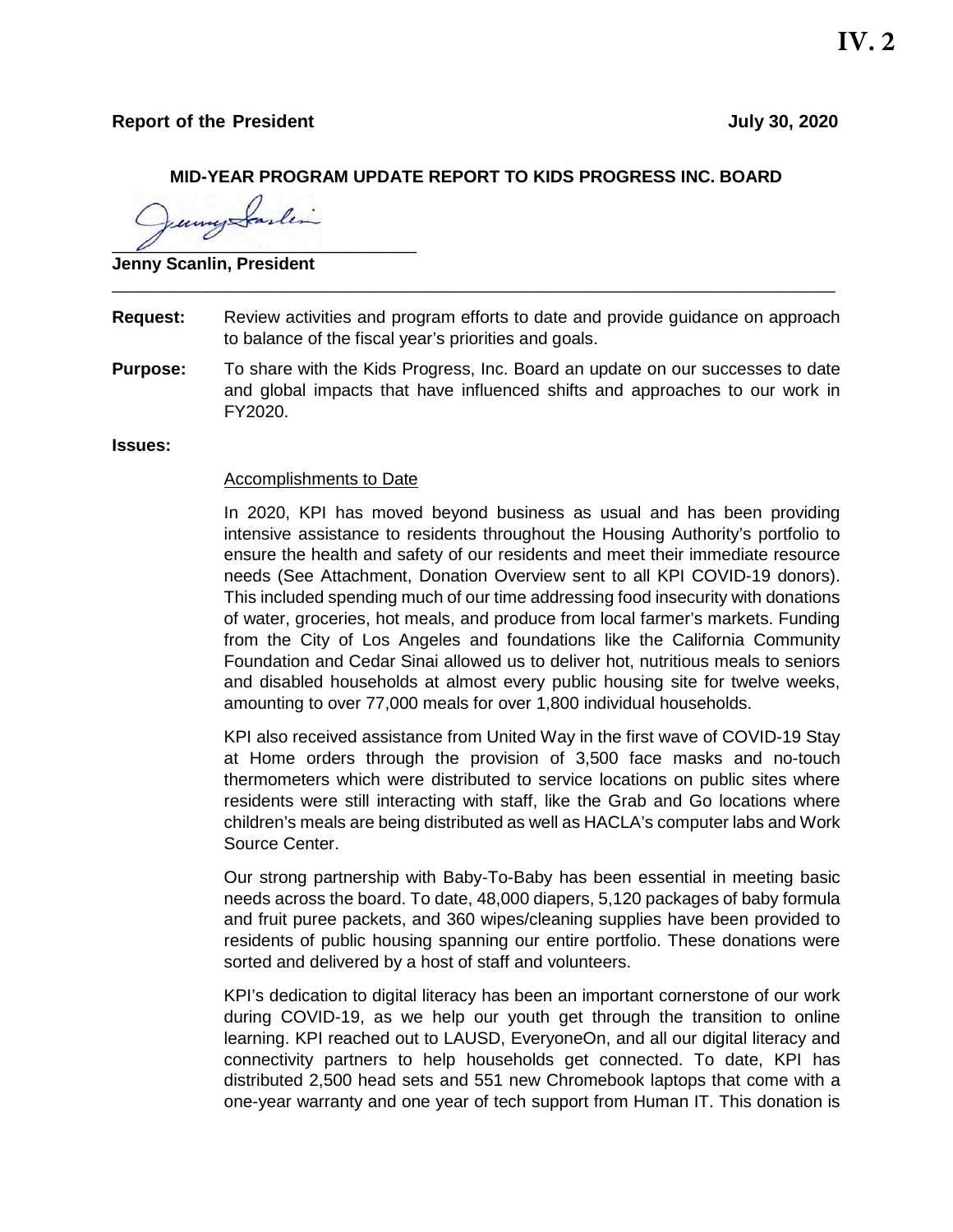courtesy of the generous sponsorships of Starry, Crown Castle and Visionary Women.

#### Operational Activity

KPI is holding its 8th Annual Scholarship ceremony sponsored by the University of Southern California's School of Social Work and Price School of Public Policy. Twenty-nine (29) graduating high school seniors who were residents of Section 9 housing in the City of Los Angeles received academic scholarships. Recipients received a total \$36,000 in scholarships provided through the generosity of the Price Philanthropies Foundation, the County of Los Angeles Probation Housing Based Day Supervision (HBDS) Program, and various other partners who provided scholarship funds through HACLA's Section 3 local hire program.

KPI still participates in HUD's Connect Home Collaborative and is working on outreach to residents and providers to ensure that internet connectivity is available and reliable at our housing sites as most of our students are going to be continuing their online learning through summer and into the fall.

Our revised Articles of Incorporation and name change to "Build Hope, Inc." request are with the Secretary of State and we expect to have full approval in the next few months and will begin to embark on a log rebrand and website redesign with ZHarrison & Associates, dba Zeldesign. Zeldesign clearly understands the Los Angeles market especially as relates to engagement of hard to reach audiences and we expect they will be able to meet the desired visual direction and goals we have discussed with the Board early this year.

#### Looking Forward

KPI will continue to apply for grants and donation opportunities to address the resource needs of residents as we continue forward into many more months ahead with the expectation of little let up from COVID-19 on the economy and our families' health.

Additionally, we will spend some of the fall getting back to our focused work program, including building our scholarship fund, educational supports and building our Board of Directors and mission-based brand.

**Funding:** No funding is required for this action.

## **Attachments:**

1. COVID-19 Donation Overview